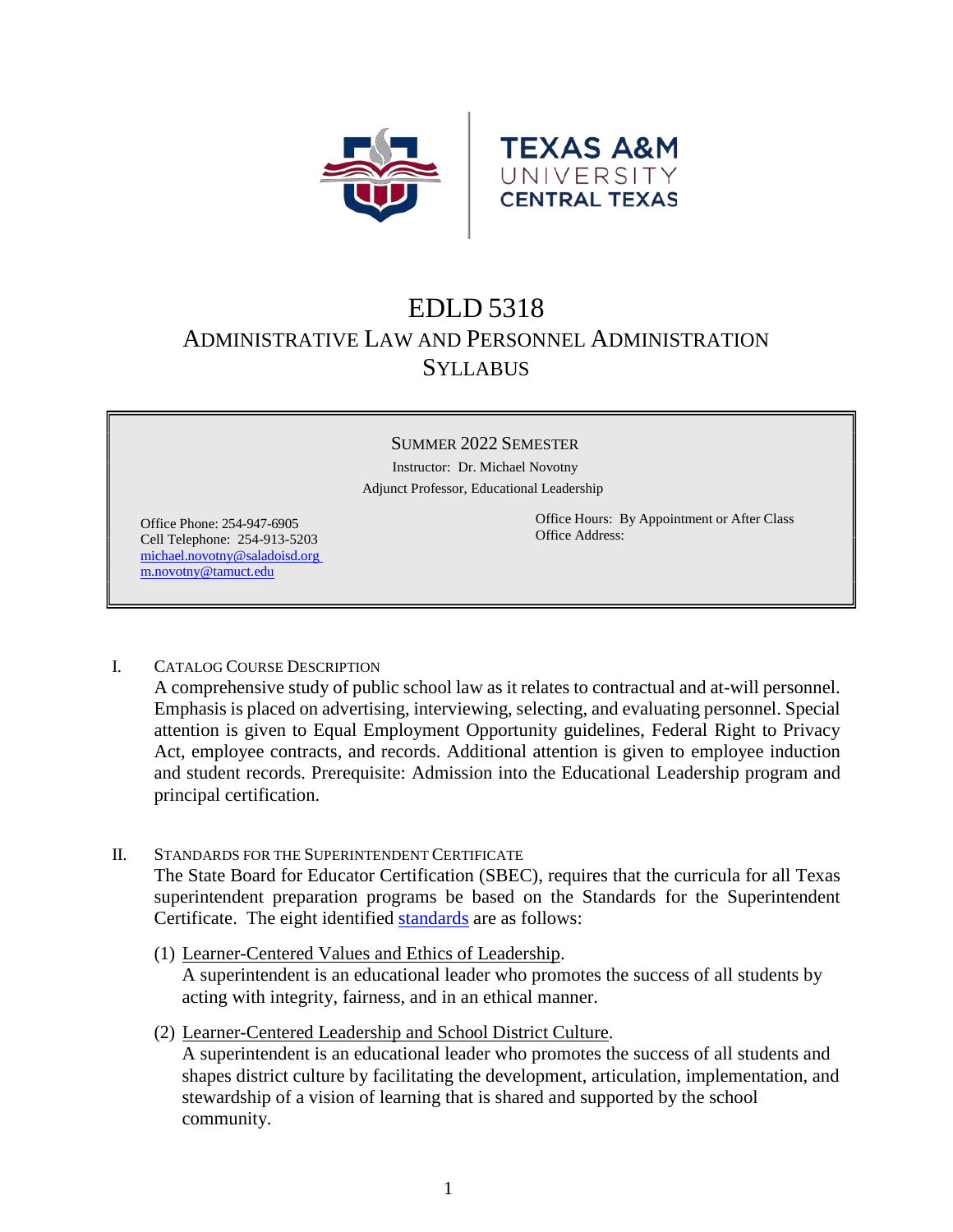(3) Learner-Centered Human Resources Leadership and Management.

A superintendent is an educational leader who promotes the success of all students by implementing a staff evaluation and development system to improve the performance of all staff members, selects appropriate models for supervision and staff development, and applies the legal requirements for personnel management.

(4) Learner-Centered Policy and Governance.

A superintendent is an educational leader who promotes the success of all students by understanding, responding to, and influencing the larger political, social, economic, legal, and cultural context and by working with the board of trustees to define mutual expectations, policies, and standards.

(5) Learner-Centered Communications and Community Relations.

A superintendent is an educational leader who promotes the success of all students by collaborating with families and community members, responding to diverse community interests and needs, and mobilizing community resources.

(6) Learner-Centered Organizational Leadership and Management.

A superintendent is an educational leader who promotes the success of all students by leadership and management of the organization, operations, and resources for a safe, efficient, and effective learning environment.

(7) Learner-Centered Curriculum Planning and Development.

A superintendent is an educational leader who promotes the success of all students by facilitating the design and implementation of curricula and strategic plans that enhance teaching and learning; alignment of curriculum, curriculum resources and assessment; and the use of various forms of assessment to measure student performance.

(8) Learner-Centered Instructional Leadership and Management.

A superintendent is an educational leader who promotes the success of all students by advocating, nurturing and sustaining a district culture and instructional program conducive to student learning and staff professional growth

The full set of Standards for the Superintendent Certification (TAC §242.15) may be found on the State Board for Educator Certification (SBEC) website under the adopted rules section for Chapter 242 of the Texas Administrative Code.

This course is designed to address expectations associated with the following Texas standard:

• Texas Standards for the Superintendent Certificate—Learner-Centered Human Resources Leadership and Management (all skill statements are covered)

The course is also designed to align with the Texas Educator Standards (TExES) Superintendent examination, a test of the content and professional knowledge required of an entry-level superintendent. The test framework is based on the certification standards for superintendents. The content covered by the test is organized intosets of related concepts called domains. The three domains of the test are Domain I—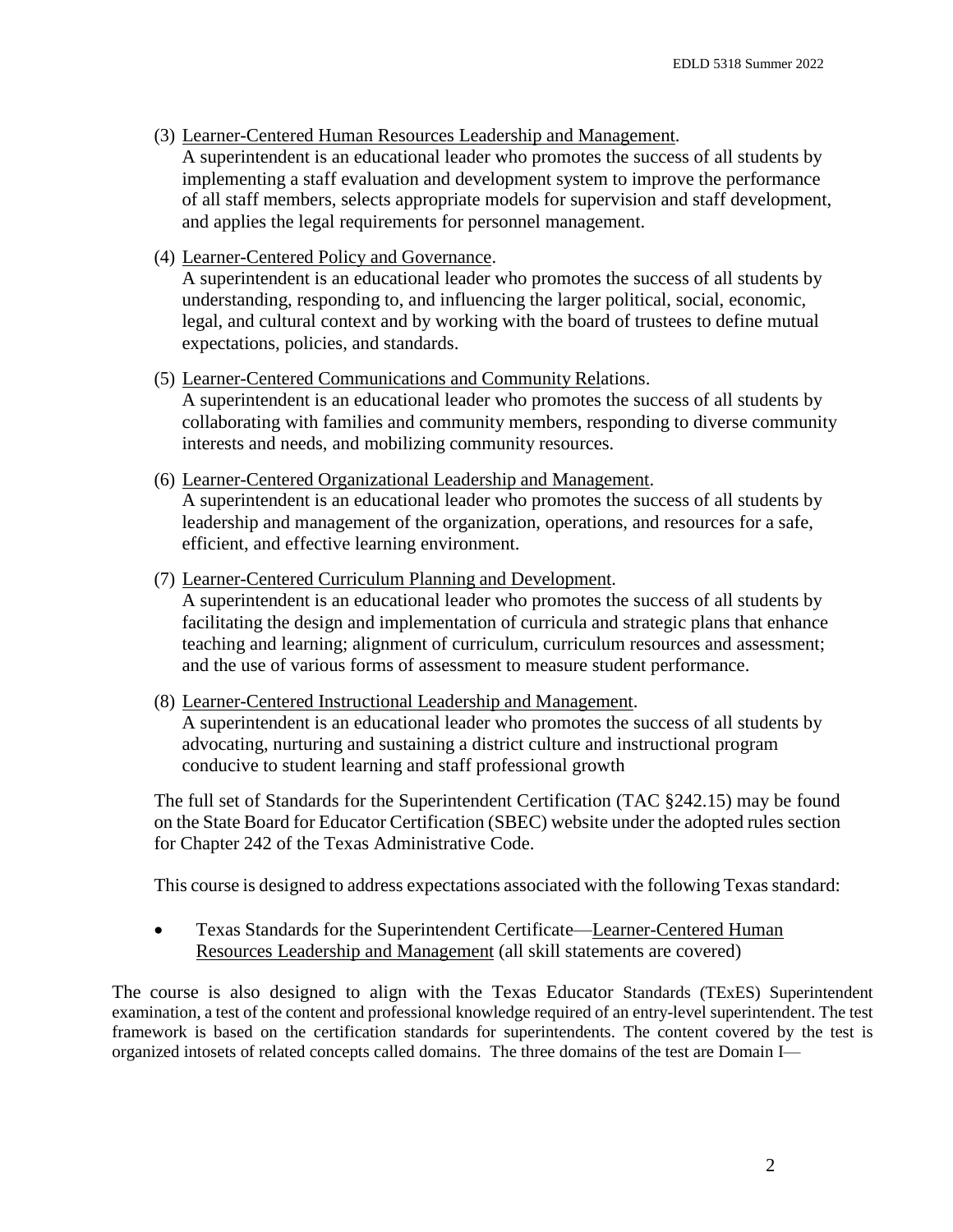Leadership of the Educational Community, Domain II—Instructional Leadership, and Domain III—Administrative Leadership. Within each domain, the content is defined by a set of competencies. The ten competencies are organized by domain: Domain I—Competencies 001, 002, 003, and 004; Domain II—Competencies 005, 006, and 007; Domain III— Competencies 008, 009, and 010. Each competency is composed of two major parts: the *competency* statement, which broadly defines what an entry-level superintendent should know and be able to do, and the *descriptive* statements, which describe in greater detail the knowledge and skills eligible for testing. Information about the Domains and competencies for the superintendent examination may be found at:

[http://www.texes.ets.org/assets/pdf/testprep\\_manuals/064\\_superintendent\\_55069\\_web.pdf](http://www.texes.ets.org/assets/pdf/testprep_manuals/064_superintendent_55069_web.pdf)

The TExES competencies for the superintendent examination considered to be related to EDLD 5318 Administrative Law and Personnel Administration are as follows:

- Competency 001: The superintendent knows how to act with integrity, fairness, and in an ethical manner in order to promote the success of all students, including the code of ethics and standard practices for Texas educators, appropriate relationships, boundaries, and communications, and the skills that educators are required to possess and accept with high expectations
- Competency 007: The superintendent knows how to implement a staff evaluation and development system to improve the performance of all staff members and select appropriate models for supervision and staff development.
- Competency 008: The superintendent knows how to apply principles of effective leadership and management in relation to district budgeting, personnel, resource utilization, financial management, and technology use.
- III. KNOWLEDGE BASE

This course utilizes the literature and research on school personnel administration and human resource management as primary resources for informing the student about the role of the superintendent in personnel administration. Specific topics addressed in the course include (1) human resource planning, (2) recruitment of personnel, (3) selection of personnel (4) assignment and placement of personnel, (5) training and development of personnel, (6) employee performance appraisal, (7) employee compensation, (8) employee-employer relations, and (9) personnel contractual and at-will employment. Special attentionis given to the legal requirements impacting all personnel administration activities.

Specific resources used in the course are the required texts, supplemental readings, student research, personal experience, and additional resources supplied by the instructor.

Required textbook:

- Walsh, Jim. (2018). *The Educator's Guide to Texas School Law* (9th) ISBN-10: 1477315314, ISBN-13 : 978-1477315316
- Documentating Employee Performance by John Crain

Optional textbook:

 Rebore, R. (2011). *The Essentials of Human Resources Administration in Education.* New York: Pearson/Prentice Hall. (ISBN# 9780137008537)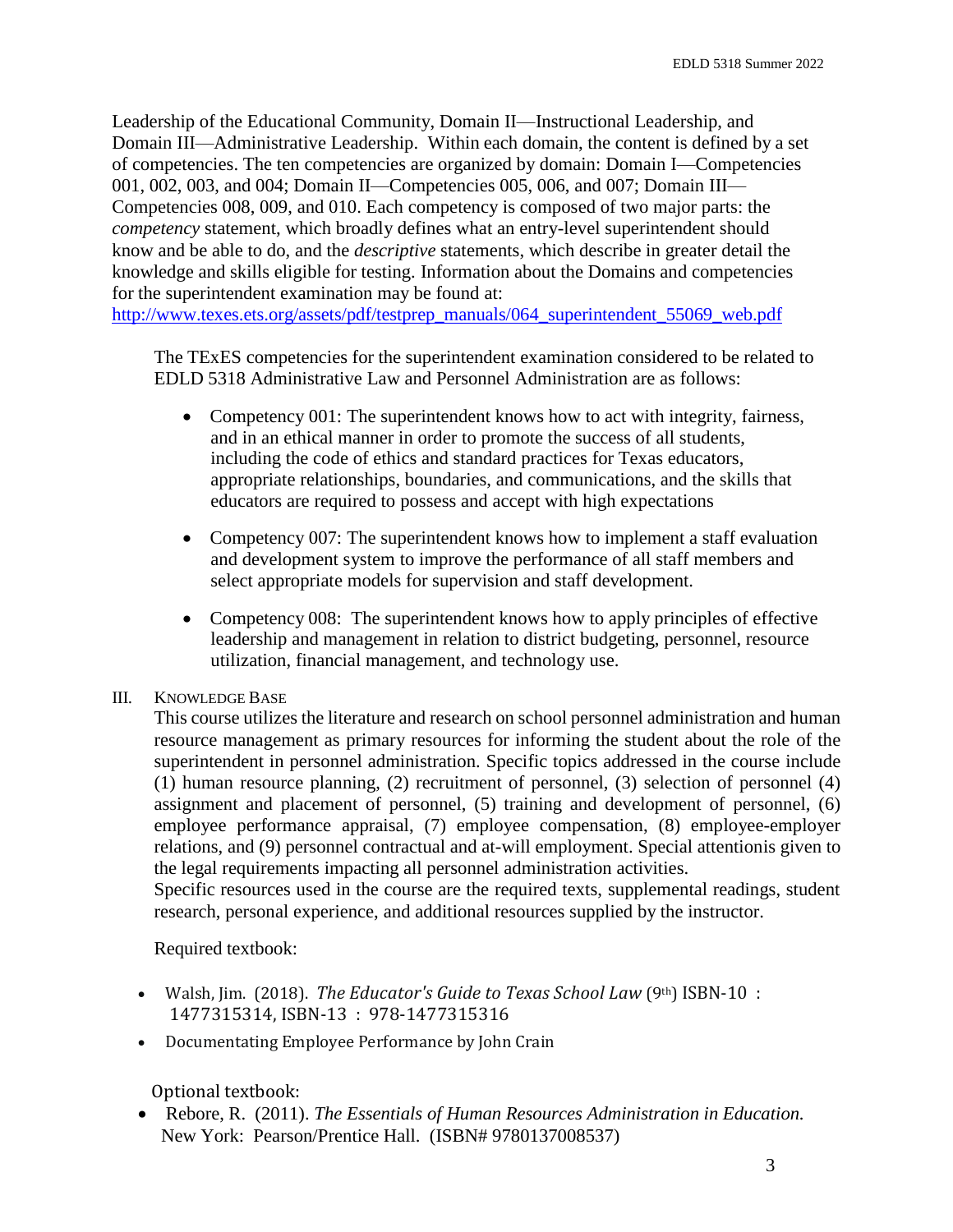### IV. COURSE LEARNING FRAMEWORK:

The instructional processes used in the course will include lecture, group discussions, individual projects, critical analyses of readings, case studies, individual presentations, and group activities. Print and video media will be used as resources. Approximately 49% of the course content will be delivered in an online format utilizing the TAMUCT Canvas Learning System.

## FOCUSING QUESTIONS:

• Focusing Question One:

What and how do federal laws, state laws, and school board policy impact the personnel administration function in Texas public school districts?

• Focusing Question Two:

On what bases do administrators make decisions regarding planning, staffing, developing, maintaining human relations, and evaluating human resources?

• Focusing Question Three: What theory and models may be used systematically by administrators to maximize effectiveness in the personnel decision-making process?

Course Objective #1: Cultivate leadership capacity for personnel functions (including planning, staffing, developing, maintaining human relations, and evaluating) aligned with legal parameters

| <b>Learning objectives</b> | <b>Learning activities</b>    | <b>Assessment for learning</b> | <b>Assessment of learning</b> |
|----------------------------|-------------------------------|--------------------------------|-------------------------------|
| 1.1 Develop and utilize    | <b>Essentials of Human</b>    | Completed modules:             | Course final assessment       |
| personnel skills that      | Resources:                    | Planning                       |                               |
| include planning,          | Chapter discussions           | <b>Staffing</b>                | Superintendent TExES          |
| staffing,                  | online reflective             | Developing                     | Exam                          |
| developing,                | dialogue                      | Maintaining human              |                               |
| maintaining human          | Guided practice               | relations                      | <b>SLPPS</b> Completers       |
| relations, and             |                               | Evaluating                     | Survey                        |
| evaluating                 | Analyzing formative           |                                |                               |
|                            | and summative                 |                                | <b>Internship Actions</b>     |
|                            | evaluation instruments        |                                |                               |
|                            |                               | Synthesis of resources:        | <b>District Satisfaction</b>  |
|                            | Researching resources:        | <b>Texas Education Code</b>    | Survey                        |
|                            | <b>Texas Education Code</b>   | Board policies                 |                               |
|                            | Board policies                | TASB materials                 |                               |
|                            | TASB materials                | <b>SHRM</b> materials          |                               |
|                            | <b>SHRM</b> materials         | Websites                       |                               |
|                            | Websites                      |                                |                               |
|                            |                               |                                |                               |
|                            |                               |                                |                               |
| 1.2 Understand and         | Chapter discussions:          | <b>Individual Professional</b> |                               |
| identify star              | Working with                  | Performance Plan *             |                               |
| performance skills         | <b>Emotional Intelligence</b> |                                |                               |
| for emotional              |                               |                                |                               |
| intelligence               | Guided practice               |                                |                               |
|                            |                               |                                |                               |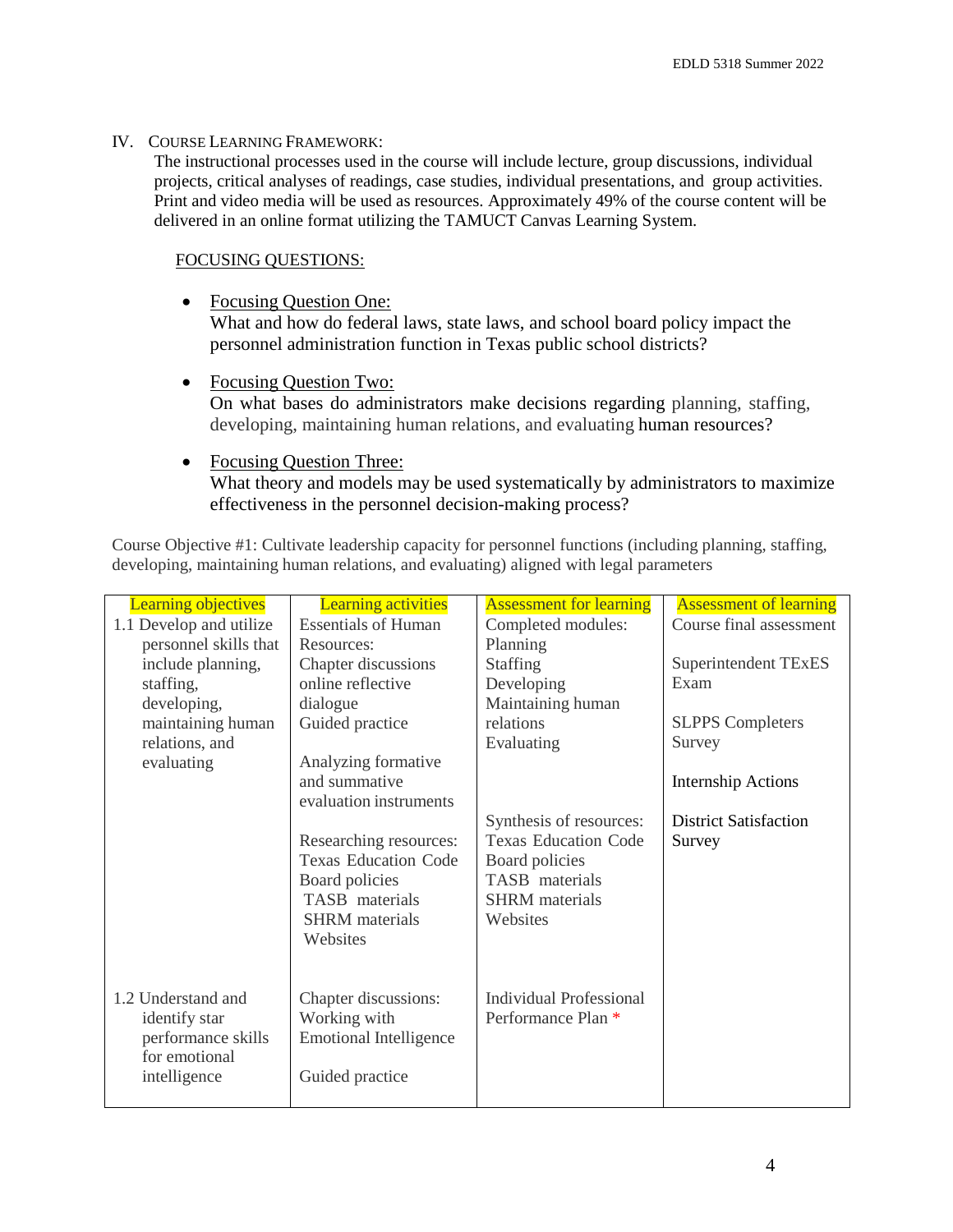| 1.3 Develop an     | Chapter discussions:          | <b>Individual Professional</b> |  |
|--------------------|-------------------------------|--------------------------------|--|
| individualized     | Working with                  | Performance Plan*              |  |
| professional       | <b>Emotional Intelligence</b> |                                |  |
| performance plan   |                               |                                |  |
| that focuses on    | Guided practice               |                                |  |
| emotional          |                               |                                |  |
| intelligence star  |                               |                                |  |
| performance skills |                               |                                |  |
|                    |                               |                                |  |

*\* Denotes practicum activity*

Course Objective #2: Develop and utilize an understanding of the performance management diagnostic system that comprises and characterizes leadership in educational administration human resources.

| <b>Learning objectives</b> | <b>Learning activities</b> | <b>Assessment for learning</b> | <b>Assessment of learning</b> |
|----------------------------|----------------------------|--------------------------------|-------------------------------|
| 2.1 Analyze the issues     | Online reflective          | Development of                 | Course final assessment       |
| and opportunities          | dialogue: Leading for      | diagnostic system              |                               |
| found in the               | <b>Optimal Results</b>     | framework addressing           | Superintendent TExES          |
| learning                   |                            | an issue or opportunity        | exam                          |
| organization's             | Guided practice,           | found in actual                |                               |
| performance/human          | diagnostic system          | professional context*          | <b>SLPPS</b> Completers       |
| resources system           | framework                  |                                | Survey                        |
|                            |                            |                                |                               |
| 2.2 Develop an action      | Online reflective          | Development of                 | <b>Internship Actions</b>     |
| plan that leverages        | dialogue:                  | diagnostic system              |                               |
| issues and                 | Leading for Optimal        | framework addressing           | <b>District Satisfaction</b>  |
| opportunities in the       | Results                    | an issue or opportunity        | Survey                        |
| learning                   |                            | found in actual                |                               |
| organization's             | Guided practice,           | professional context*          |                               |
| human resources            | diagnostic system          |                                |                               |
| system                     | framework                  |                                |                               |
|                            |                            |                                |                               |
|                            |                            |                                |                               |

\* Denotes practicum activity

### V. CLASS SCHEDULE

The class is scheduled to meet from 1:00 p.m. – 5:00 p.m. on the following Saturdays during the Summer 2022 semester: June 4, 25, July 9, 23, and August 6. The class sessions will be held at the Warrior Hall Room 305. Online, independent, and group work will also be assigned. Any changes in the class schedule will be announced by the instructor. Students are expected to check their email before coming to class. Failure to attend one or more faceto-face class sessions may result in a failing grade or being dropped from the course.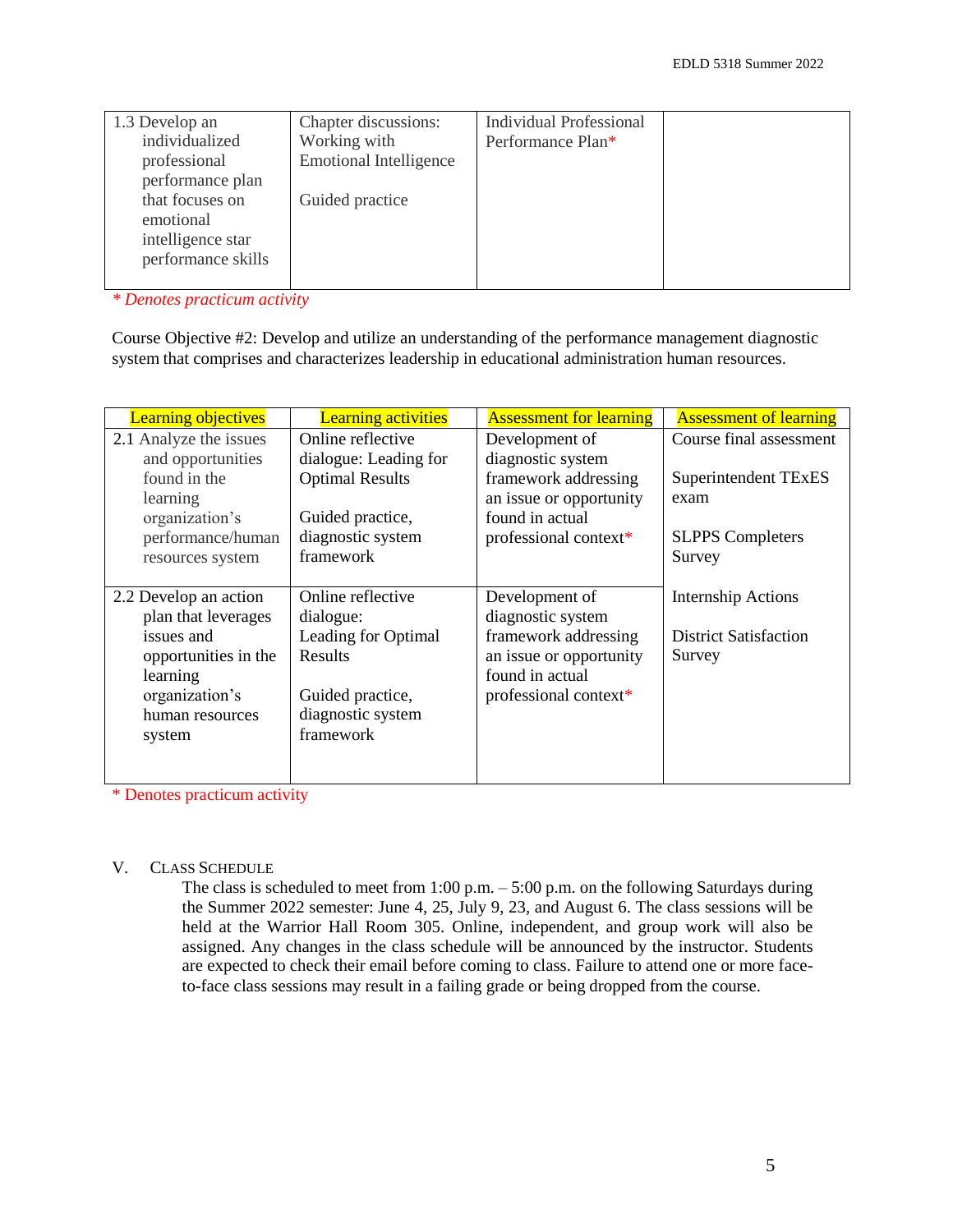#### VI. ASSIGNMENTS AND ACTIVITIES

#### • ONLINE DIALOGUE (150 POINTS) DUE: AS INDICATED ON CANVAS

Students will use Canvas to discuss salient points in *The Essentials of Human Resources Administration in Education*. Participation in the online dialogues will be assessed using these criteria: content addressed, responding to others' entries, drawing connections to prior learning, and reading others' entries.

 PRINCIPAL SELECTION PROCESS (100 POINTS) Due: June 25, 2022 Students will develop a selection process for an elementary, middle school, or high school principal selection process. The assignment will be graded using the rubric for written work (pages 12 and 13).

• NON-RENEWAL PROCESS (120 POINTS) DUE: July 9, 2022 Students will develop a selection process for the non-renewal of a term contract teacher. The assignment will be graded using the assessment tool designed for this purpose and the rubric for written work (pages 12 and 13).

 APPLICATION FOR SUPERINTENDENT POSITION (200 POINTS) DUE: July 23, 2022

Students will apply for the superintendent position for a district that is currently in the process of a superintendent search. This process will include research of the district/community and completion of a cover letter, resume, and any other required documents. The assignment will be graded using the assessment tool designed for this purpose and the rubric for written work and class presentations (pages 12 and 13).

#### CLASS ATTENDANCE/PARTICIPATION (120 POINTS) DUE: THROUGHOUT THE COURSE

Students are expected to be in attendance and participate fully during the entire timeframe of each face-to-face class session. Participation as a learner is expected including preparedness for class and full adherence to classroom norms. Students who miss most or all of any class session will be required to complete and submit one or more assignments to make up for the lost learning time. Collaborative participation will be used to assess each student's participation (page 11).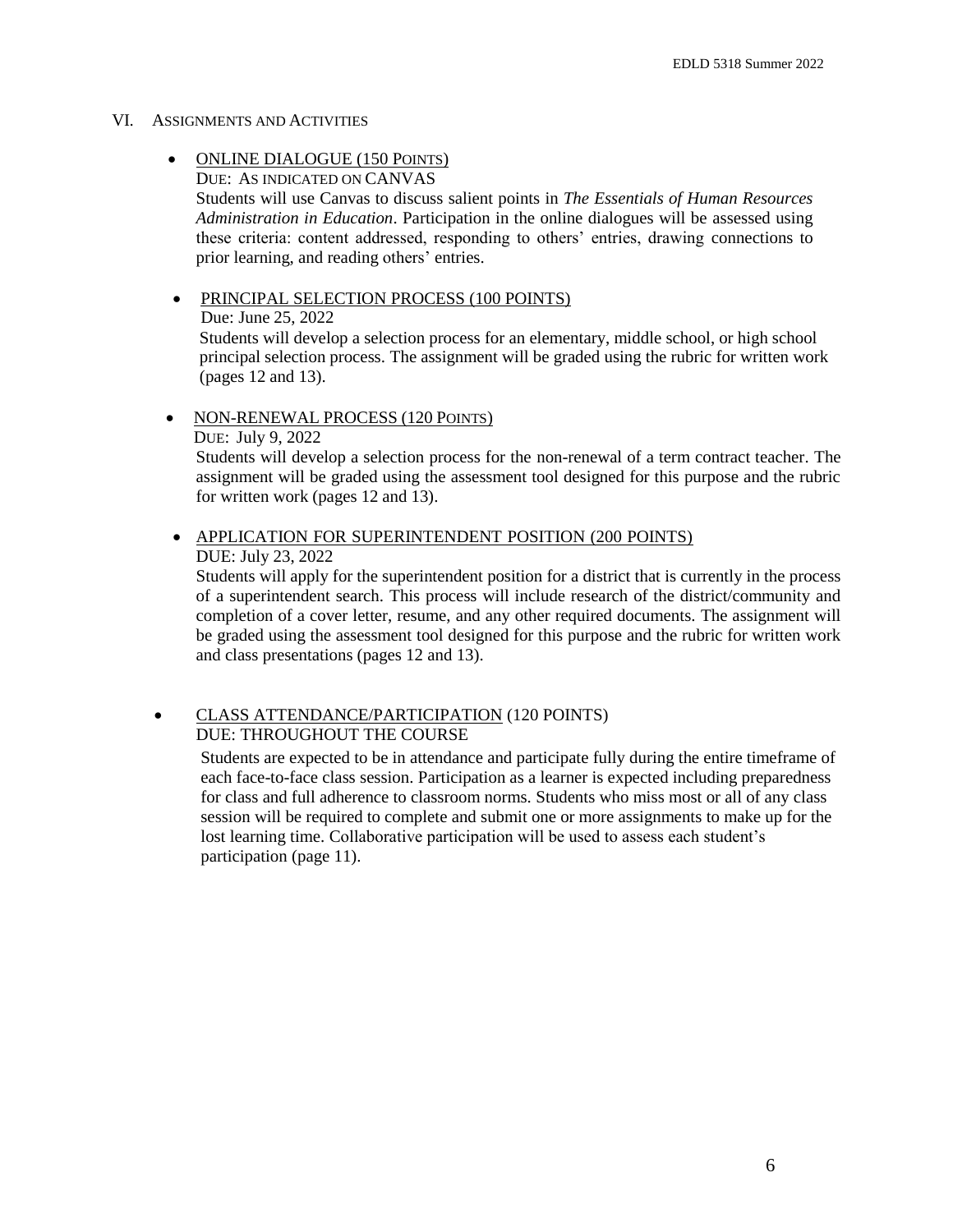### VII. EVALUATION AND GRADING:

The instructor will determine grades for the course assignments and assessments through the use of assignment criteria and assessment rubrics outlined in the syllabus. Instructor, self, and peer evaluation will be utilized as means of assessing growth and learning. Assignments turned in from 1- 6 days after the posted due date are subject to a maximum of 10% per day reduction of points based on the date received by the instructor. Assignments that are more than one week late will not be accepted. In no case should materials be those submitted for another course; neither should the materials submitted from a collection of file materials. You must complete and submit all assignments to be eligible for an A in the course. A course grade of Incomplete (K) will not be given except in extremely unusual cases. [Note: Points designed in the parentheses ( ) following items are the maximum number of points to be earned.] **\*\*\***

## To earn the grade of A:

- Total of 90% (486) or more accrued points on the following learning activities/items:
	- Online Dialogues (150 points)
	- Application for Superintendent Position (200 points)
	- **Principal Selection Process (100 points)**
	- **Teacher Non-Renewal Process (120 points)**
	- Class Attendance/Participation (120 points) AND
- 90% or higher on the final assessment

## To earn the grade of B:

- Total of 80% (432) or more accrued points on the following learning activities/items:
	- Online Dialogues (150 points)
	- Application for Superintendent Position (200 points)
	- **Principal Selection Process (100 points)**
	- Teacher Non-Renewal Process (120 points)
	- Class Attendance/Participation (120 points)

### AND

• 80% or higher on the final assessment

\*\*\*Point system may be revised if necessary to accommodate unexpected changes in the course schedule.

### VIII. SELECTED RESOURCES:

NOTE: This list of works is not exhaustive and represents only a sampling of the body of work related to the field and issues of cultural change in relation to school improvement.

Clifton, D., and Nelson, P. (1992). *Soar with Your Strengths*. New York: Bantam Books

Collins, J. (2001). *Good To Great*. New York: Harper Collins

Collins, J. (2009). *How the Mighty Fall*. New York: Harper Collins

Colvin, G. (2008) *Talent Is Overrated*. London: Penguin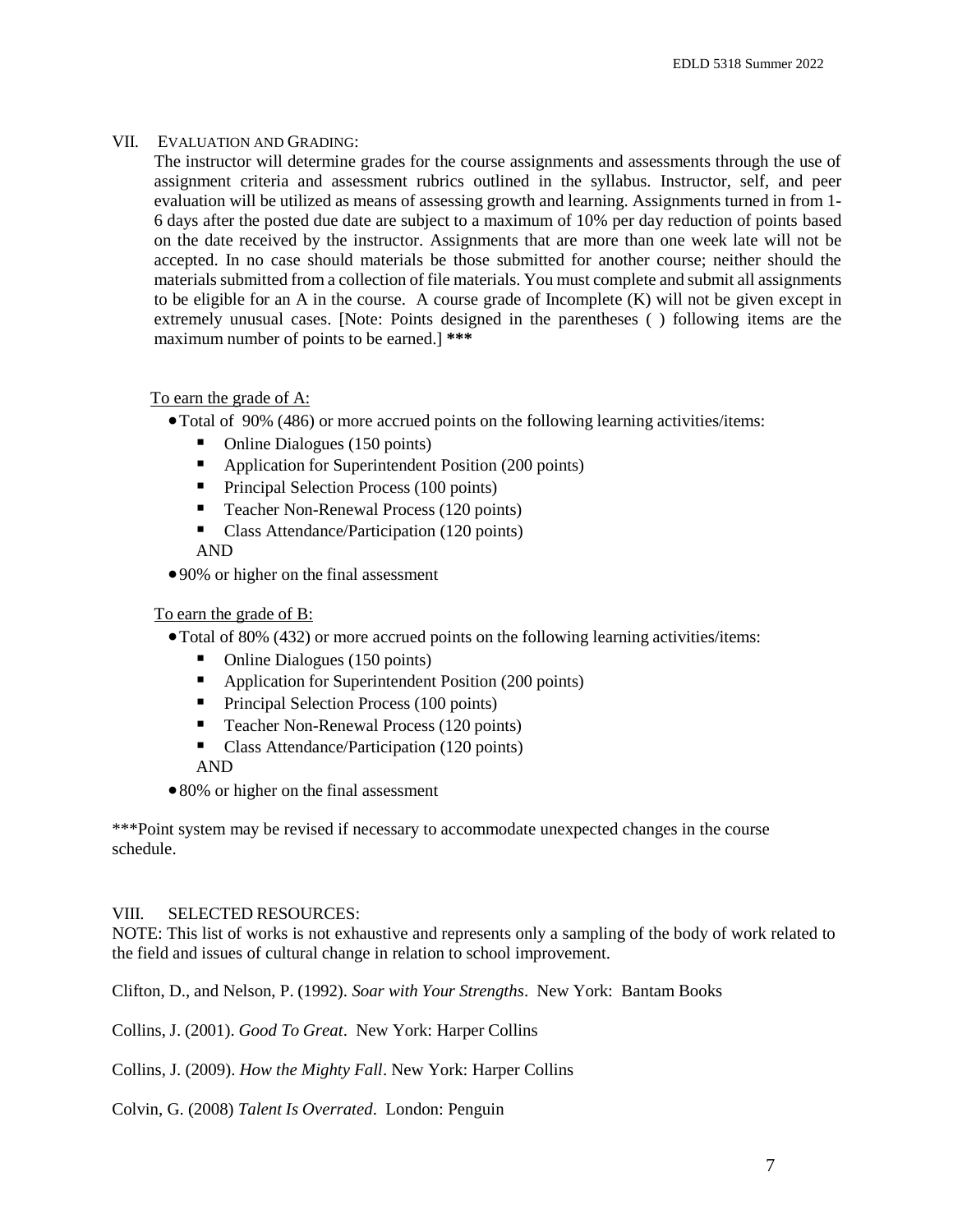Covey, S. (2004). *The 8th Habit*. New York: Free Press.

Department of Justice. [www.usdoj.gov, 2](http://www.usdoj.gov/)009

Department of Labo[r.www.dol.gov,](http://www.dol.gov/) 2009

Goleman, D. (2006). *Emotional Intelligence*. New York: Bantam Books

Guskey, T. (2000). *Evaluating Professional Development*. Thousand Oaks: Corwin

Jones, L. (1996). *The Path*. New York: Hyperion

Learning Forward. (2011). *Standards for Professional Learning*. Oxford, Ohio: Author

Maxwell, J. (2001). *The 17 Indisputable Laws of Teamwork*. Nashville: Thomas Nelson

McQueen, M. (2011). *The "New" Rules of Engagement.* [www.TheNexgenGroup.com:](http://www.thenexgengroup.com/) Nexgen Group

Rath, T. (2007). *Strengths Finder 2.0*. New York: Gallup Press

Society for Human Resource Management (SHRM). [www.shrm.org](http://www.shrm.org/) (2009)

Senge, P. (1990). *The Fifth Discipline*. New York: Doubleday

\*Professor reserves the right to amend this syllabus at any time.

DROP POLICY - If you discover that you need to drop this class, you must go to the Records Office and ask for the necessary paperwork. Professors cannot drop students; this is always the responsibility of the student. The record's office will give a deadline for which the form must be returned, completed, and signed. Once you return the signed form to the records office and wait 24 hours, you must go into Duck Trax and confirm that you are no longer enrolled. If you are still enrolled, FOLLOW-UP with the records office immediately. You are to attend class until the procedure is complete to avoid a penalty for absence. Should you miss the deadline or fail to follow the procedure, you will receive an F in the course.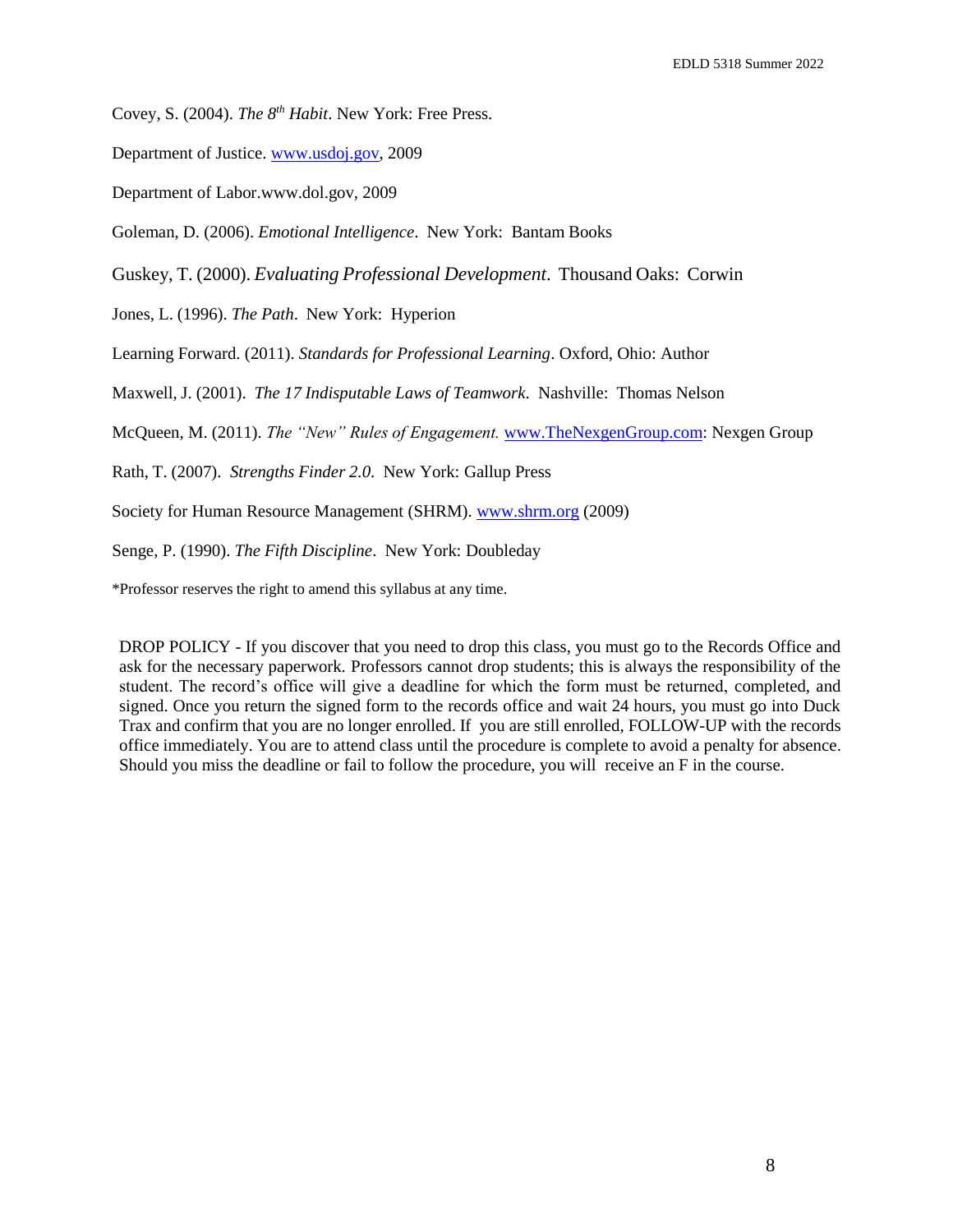ACADEMIC INTEGRITY: Texas A&M University-Central Texas expects all students to maintain high standards of personal and scholarly conduct. Students guilty of academic dishonesty are subject to disciplinary action. Academic dishonesty includes, but is not limited to, cheating on an examination or other academic work, plagiarism, collusion, and the abuse of resource materials. The faculty member is responsible for initiating action for each case of academic dishonesty. More information can be found at [www.tamuct.org/studentconduct.](http://www.tamuct.org/studentconduct)

DISABILITY SUPPORT SERVICES: The Americans with Disabilities Act (ADA) is a federal antidiscrimination statute that provides comprehensive civil rights protection for persons with disabilities. Among other things, this legislation requires that all students with disabilities be guaranteed a learning environment that provides for reasonable accommodation of their disabilities. If you believe you have a disability requiring an accommodation, please contact Ryan Thompson, Academic Support Programs Coordinator, at (254) 519-5796 or by email at [rthomp8@ct.tamus.edu.](mailto:rthomp8@ct.tamus.edu)

WRITING PROFICIENCY: Students who struggle with mechanics and format issues related to course written work are encouraged to seek additional outside support services to achieve writing proficiency in course assignments. TAMU-CT offers at no charge an online tutoring platform – Tutor.com - that enables TAMU-CT students to log in and receive FREE online tutoring and writing support. This tool provides tutoring in Writing, Statistics, and other areas. Students may gain access by going to [www.tutor.com/tamuct](http://lhh.tutor.com/?ProgramGUID=5a189f81-59ba-4874-b989-680468b11476) and entering their University Student ID as their username and Birthday (mmddyyyy) as their password. Once you log in, you have the option to change your log-in information. If you have difficulties contact Student Affairs at [www.ct.tamus.edu/AcademicSupport](http://www.ct.tamus.edu/AcademicSupport) or 254.519.5496.

TUTORING: TAMUCT offers its students tutoring, both on-campus and online. Subjects tutored include Accounting, Finance, Statistics, Mathematics, and Writing (MLA and APA). For hours, or if you're interested in becoming a tutor, contact Academic Support Programs at 254-519-5496 or by emailing [gnichols@ct.tamus.edu. T](mailto:gnichols@ct.tamus.edu)utor.com is an online tutoring platform that enables TAMU-CT students to login and receive FREE online tutoring and writing support. This tool provides tutoring in Mathematics, Writing, Career Writing, Chemistry, Physics, Biology, Spanish, Calculus, and Statistics. Chat live with a tutor 24/7 for any subject on your computer, or use the Tutor.com To Go App on your iPhone, iPod touch, or iPad. Visit [www.tutor.com/togo](http://www.tutor.com/togo) to download the app for free. For access please visit [www.ct.tamus.edu/AcademicSupport](http://www.ct.tamus.edu/AcademicSupport) and click the link for Tutor.com.

LIBRARY SERVICES: INFORMATION LITERACY focuses on research skills that prepare individuals to live and work in an information-centered society. Librarians will work with students in thedevelopment of critical reasoning, ethical use of information, and the appropriate use of secondary research techniques. Help may include, yet is not limited to exploration of information resources such as library collections and services, identification of subject databases and scholarly journals, and execution of effective search strategies. Library Resources are outlined and may be accessedat 2[2https://tamuct.libguides.com/index](https://tamuct.libguides.com/index)

#### WARRIOR SHIELD

Emergency Warning System for Texas A&M University-Central Texas Warrior Shield is an emergency notification service that gives Texas A&M University-Central Texas the ability to communicate health and safety emergency information quickly via email, text message, and social media. All students are automatically enrolled in Warrior Shield through their myCT email account. Connect to Warrior Shield by [911Cellular](https://portal.publicsafetycloud.net/Texas-AM-Central/alert-management) [https://portal.publicsafetycloud.net/Account/Login] to change where you receive your alerts or to opt out. By staying enrolled in Warrior Shield, university officials can quickly pass on safety-related information, regardless of your location.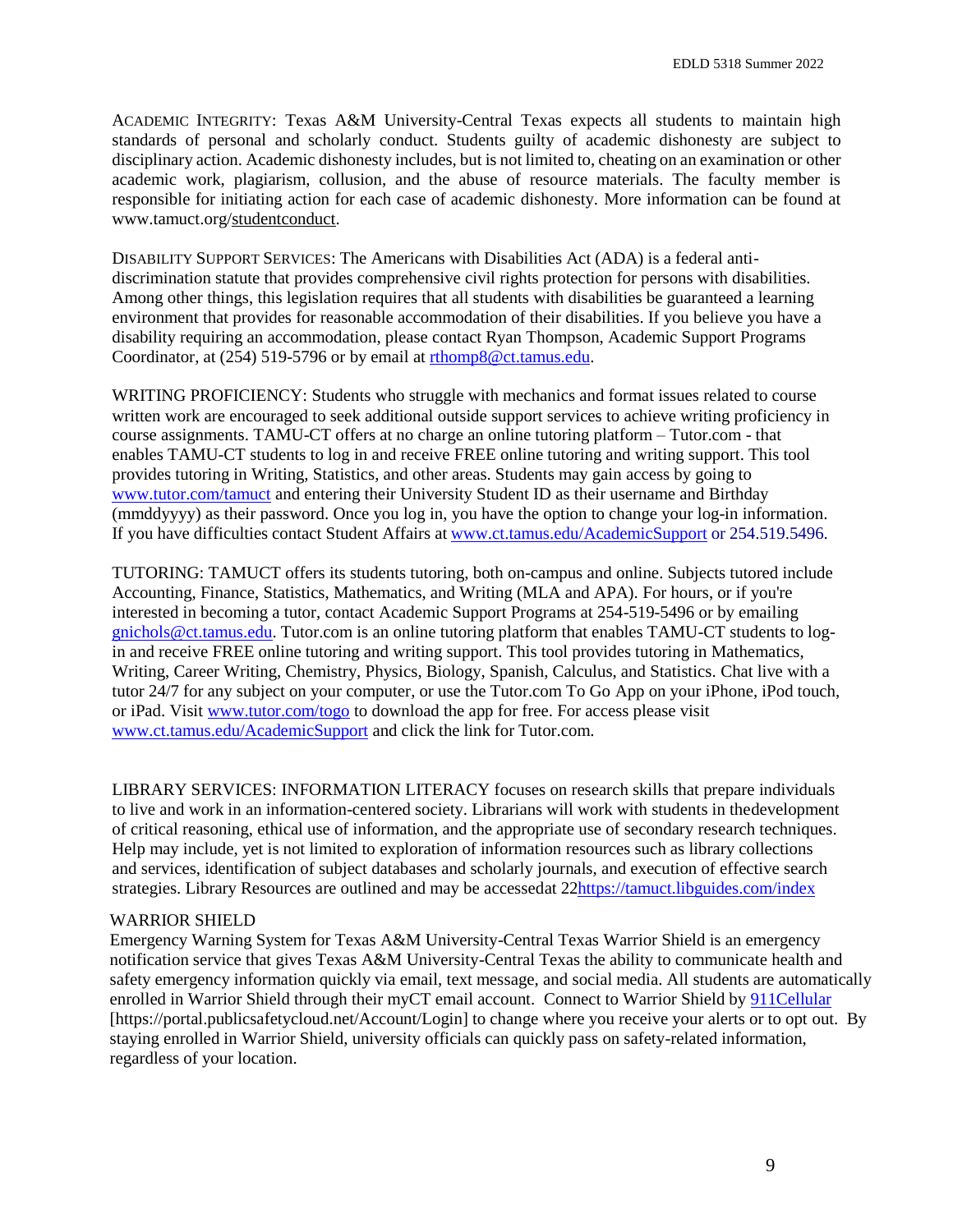## GRADING CRITERIA AND RUBRICS EVALUATION OF STUDENT PAPERS, PROJECTS, AND PARTICIPATION

The focus of the evaluation process is on improving professional performance. Just as there is no silver bullet, secret formula, or set of foolproof steps for ensuring success as a school administrator, there is no magic formula for assigning grades in a graduate class focused on professional preparation. The value of the learning that occurs as a result of being in a class is the ultimate measure of success—not the grade that is assigned. Graduate students are generally evaluated on their overall performance in a course, not on a single criterion or performance. To facilitate the assigning of grades, a standard set of criteria and grading rubrics will be used in evaluating student performance. Use of the criteria and rubrics is at the discretion of the instructor. In all cases, the awarding of grades is not automatic. The judgment of the instructor will determine whether or not each assignment is satisfactorily completed. Accuracy and care in preparing materials are essential.

The grading criteria and rubrics on the following pages will be used in the course. Rubrics are scoring guidelines (criteria) for evaluating work (a performance or a product) and for giving feedback. Students should check their work against the criteria to ensure they are providing evidence of quality work. It is important to let your audience know the purpose of your work, what you have learned, and the level of mastery you have obtained. If you don't show it or share it—it will not be known. Throughout the course, students will be asked to evaluate their work through reflection. Students will also be asked to evaluate the work of their class members through peer evaluation. Evaluation is used to support learning, not to discredit or embarrass.

• Class Participation

Attendance at all class meetings is expected. When absence is unavoidable, students are expected to contact the professor before the beginning of the class session. Students are expected to come to class prepared for previously-assigned activities and to contribute to the richness of the in-class discussion.

Written Papers

Written papers are evaluated on both content and style. Your writing demonstrates how you think and reason. It reflects your ability to communicate what you know or have discovered in a clear and organized manner. The official style guide for written papers is APA.

Presentations

Presentations are evaluated on both the content and the style of presentation. Students are expected to apply sound principles of oral communication, nonverbal communication, and adult learning when making presentations. The use of technology and effective graphics should enhance, not replace, the content of the presentation.

• Teamwork

One of the goals of the program is to enhance your ability to work in teams and in team settings. The problem-based learning projects and/or action learning projects undertaken in the program willreinforce learning in team settings. Performance in various team roles (member, leader, facilitator, and recorder) will be evaluated in team settings.

CAVEAT: The awarding of grades is not automatic. The judgment of the instructor will determine whether or not each assignment is completed satisfactorily. Neatness and care in preparing materials are essential. In no case should materials be those submitted for another course; neither should the materials submitted be a collection of file materials. A grade of Incomplete (I) will be given only in very unusual cases.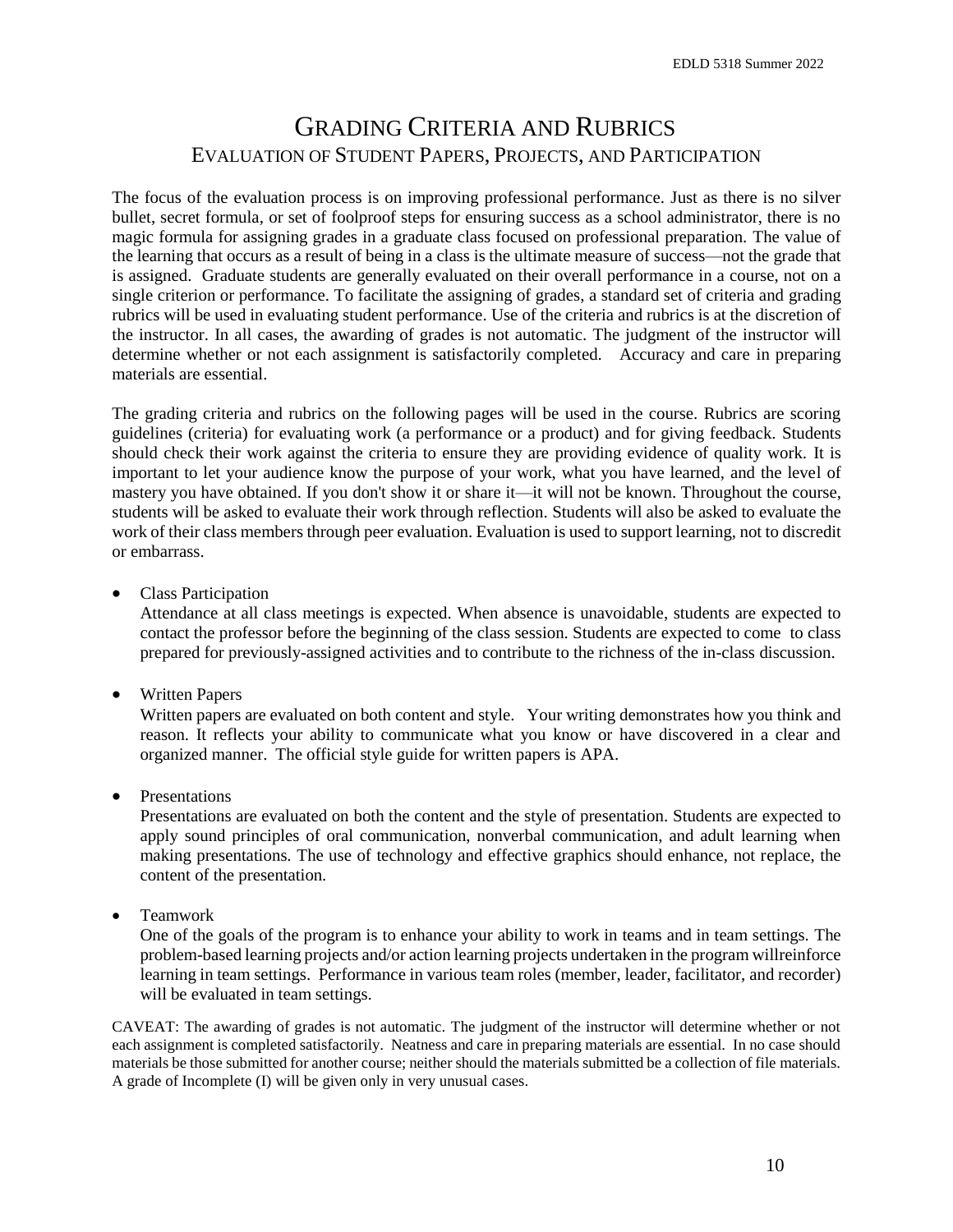| <b>Dimensions</b>                                                          | 5<br>$\overline{\mathbf{4}}$                                                                                                                                                                                                                   | 3<br>$\overline{2}$                                                                                                                                                                                                                    | $\mathbf{1}$<br>$\boldsymbol{0}$                                                                                                                                                                                           |
|----------------------------------------------------------------------------|------------------------------------------------------------------------------------------------------------------------------------------------------------------------------------------------------------------------------------------------|----------------------------------------------------------------------------------------------------------------------------------------------------------------------------------------------------------------------------------------|----------------------------------------------------------------------------------------------------------------------------------------------------------------------------------------------------------------------------|
| <b>Dimension 1:</b><br><b>Engagement</b>                                   | Present, prompt, and<br>prepared; consistently<br>participates by<br>developing ideas and<br>posing questions from a<br>comprehensive and<br>reflective perspective                                                                            | Present, generally prompt<br>and prepared; frequently<br>participates by offering<br>ideas and asking<br>questions from a more<br>inclusive perspective                                                                                | Non-attendance and/or<br>pattern of tardiness and/or<br>lack of preparation;<br>participates infrequently<br>with contributions offered<br>from a narrowly focused<br>perspective; may<br>demonstrate off-task<br>behavior |
| <b>Dimension 2:</b><br><b>Summary</b>                                      | Consistently<br>demonstrates an<br>organized, succinct, and<br>polished synthesis of<br>major themes and<br>concepts                                                                                                                           | Generally demonstrates<br>an organized and logical<br>examination of major<br>themes and concepts                                                                                                                                      | Demonstrates minimal<br>knowledge of major<br>themes and concepts;<br>summary lacks breadth<br>and/or depth                                                                                                                |
| <b>Dimension 3:</b><br><b>Connections/</b><br><b>Critique</b>              | Consistently contributes<br>unique and insightful<br>connections and critique<br>linking major<br>themes/concepts, prior<br>learning, current research<br>and the field of practice                                                            | Generally offers clear and<br>relevant connections and<br>critique between major<br>themes/concepts, prior<br>learning, current research<br>and the field of practice                                                                  | Offers infrequent and/or<br>shallow connections and<br>critique among major<br>themes/concepts, prior<br>learning, current research<br>and the field of practice                                                           |
| <b>Dimension 4:</b><br><b>Mechanics/</b><br>Communication<br><b>Skills</b> | Consistently uses<br>professional language and<br>correct grammar when<br>speaking; consistently<br>listens<br>actively while others<br>speak; consistently seeks<br>feedback to ensure<br>understanding is achieved<br>during course activity | Generally uses<br>professional language and<br>correct grammar when<br>speaking;<br>generally listens actively<br>while others speak;<br>frequently seeks<br>feedback to ensure<br>understanding is achieved<br>during course activity | Seldom uses professional<br>language and/or correct<br>grammar when speaking;<br>rarely listens actively<br>while others speak; seldom<br>seeks feedback to ensure<br>understanding is achieved<br>during course activity  |

# **COLLABORATIVE PARTICIPATION ASSESSMENT RUBRIC**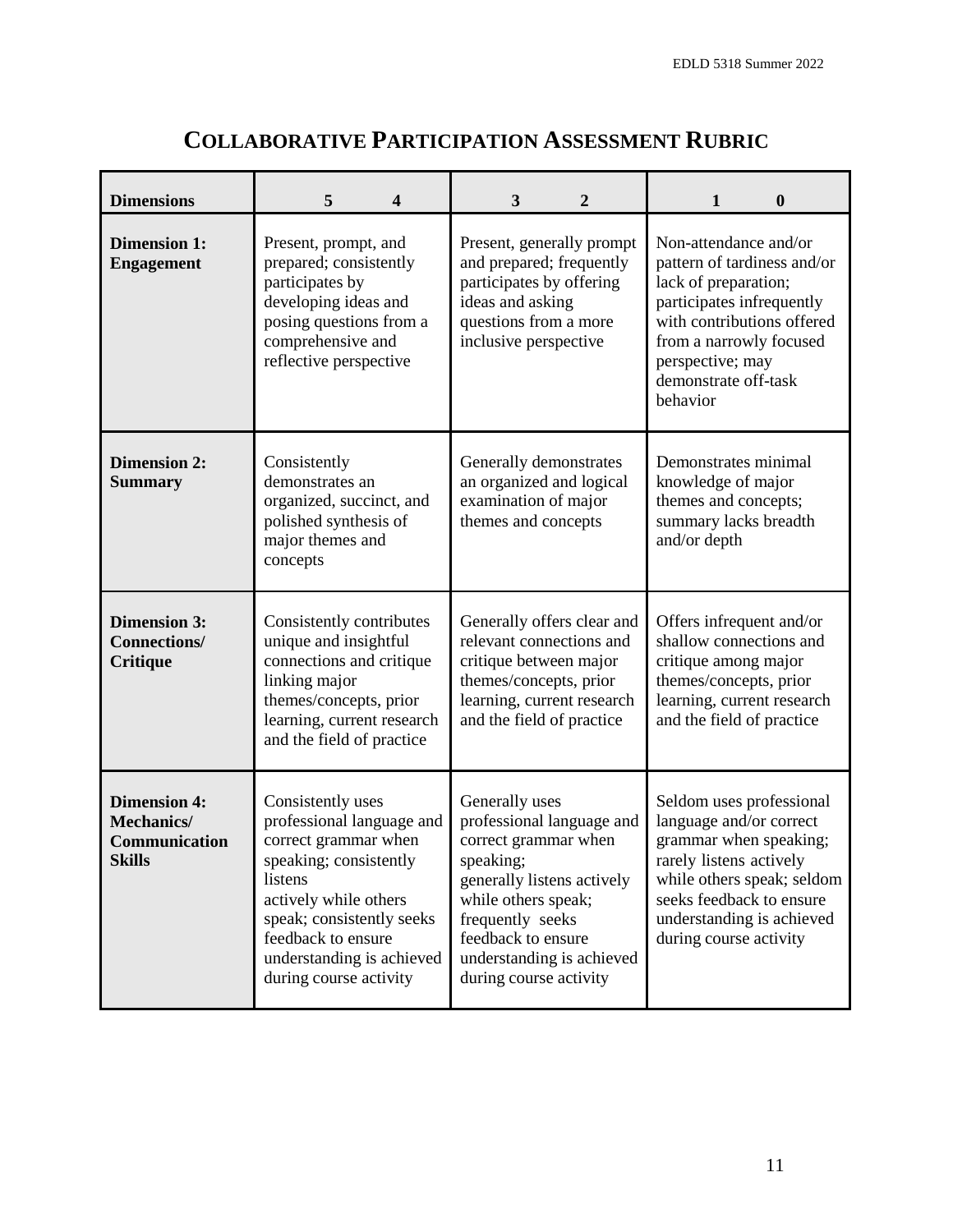| <b>Dimensions</b>                                             | 5<br>$\boldsymbol{4}$                                                                                                                                   | 3<br>$\mathbf{2}$                                                                                                                                    | $\boldsymbol{0}$<br>$\mathbf{1}$                                                                                                                          |
|---------------------------------------------------------------|---------------------------------------------------------------------------------------------------------------------------------------------------------|------------------------------------------------------------------------------------------------------------------------------------------------------|-----------------------------------------------------------------------------------------------------------------------------------------------------------|
| <b>Dimension 1:</b><br><b>Engagement</b>                      | Interesting and inviting<br>introduction, coherent<br>sequence/transition of<br>ideas, and thoughtful<br>conclusion                                     | Introduction, body, and<br>conclusion provide<br>logical flow of ideas that<br>engages reader                                                        | Product lacks structure and<br>coherence to engage<br>reader in a meaningful<br>flow of ideas                                                             |
| <b>Dimension 2:</b><br><b>Summary</b>                         | Consistently<br>demonstrates an<br>organized, succinct, and<br>polished synthesis of<br>major themes and<br>concepts                                    | Generally demonstrates<br>an organized and logical<br>examination of major<br>themes and concepts                                                    | Demonstrates minimal<br>knowledge of major<br>themes and concepts;<br>summary lacks breadth<br>and/or depth                                               |
| <b>Dimension 3:</b><br><b>Connections/</b><br><b>Critique</b> | Unique and insightful<br>connections and critique<br>linking major<br>themes/concepts, prior<br>learning, current research<br>and the field of practice | Clear and relevant<br>connections and critique<br>between major<br>themes/concepts, prior<br>learning, current research<br>and the field of practice | Infrequent and/or shallow<br>connections and critique<br>among major<br>themes/concepts, prior<br>learning, current research<br>and the field of practice |
| <b>Dimension 4:</b><br><b>Mechanics/</b><br><b>APA Format</b> | Mechanically sound and<br>follows APA format with<br>less than two errors<br>(mechanical or<br>formatting)                                              | Mechanically sound and<br>follows APA format, with<br>two to three errors<br>(mechanical or<br>formatting)                                           | Not mechanically sound;<br>four or more mechanical<br>and/or formatting errors                                                                            |

# **WRITTEN PRODUCT ASSESSMENT RUBRIC**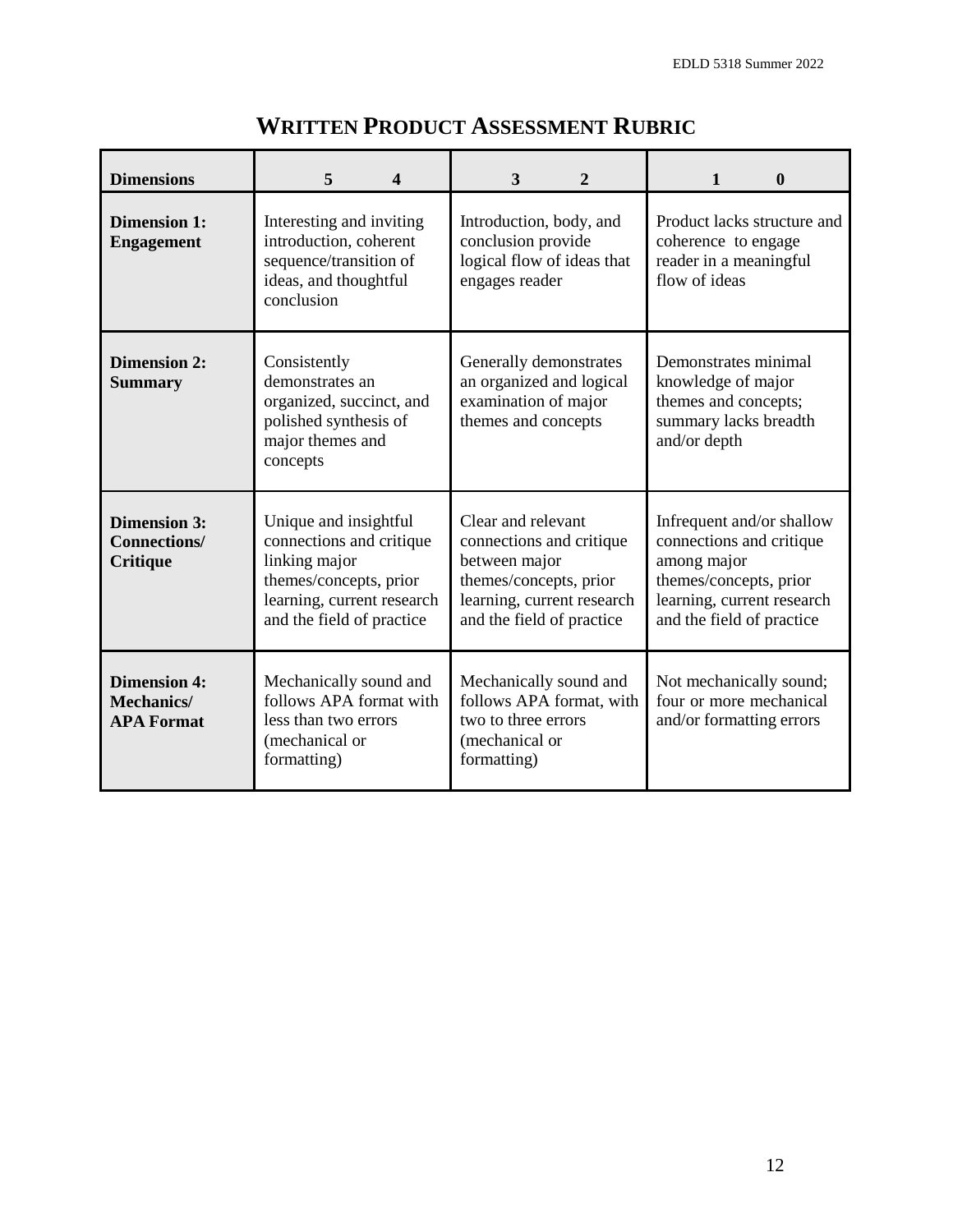| <b>Dimensions</b>                                                                 | 5<br>4                                                                                                                                                                                                                  | 3<br>$\overline{2}$                                                                                                                                                 | $\bf{0}$<br>1                                                                                                                                                |
|-----------------------------------------------------------------------------------|-------------------------------------------------------------------------------------------------------------------------------------------------------------------------------------------------------------------------|---------------------------------------------------------------------------------------------------------------------------------------------------------------------|--------------------------------------------------------------------------------------------------------------------------------------------------------------|
| <b>Dimension 1:</b><br><b>Engagement</b>                                          | Interesting and inviting<br>introduction, coherent<br>sequence/transition of<br>ideas, and thoughtful<br>conclusion                                                                                                     | Introduction, body, and<br>conclusion provide<br>logical flow of ideas<br>that engages audience                                                                     | Product lacks structure<br>and coherence to engage<br>reader in a meaningful<br>flow of ideas                                                                |
| <b>Dimension 2:</b><br><b>Summary</b>                                             | Consistently<br>demonstrates an<br>organized, succinct,<br>and polished synthesis<br>of major themes and<br>concepts                                                                                                    | Generally demonstrates<br>an organized and<br>logical examination of<br>major themes and<br>concepts                                                                | Demonstrates minimal<br>knowledge of major<br>themes and concepts;<br>summary lacks breadth<br>and/or depth                                                  |
| <b>Dimension 3:</b><br><b>Connections/</b><br><b>Critique</b>                     | Unique and insightful<br>connections and<br>critique linking major<br>themes/concepts, prior<br>learning, current<br>research and the field<br>of practice                                                              | Clear and relevant<br>connections and<br>critique between major<br>themes/concepts, prior<br>learning, current<br>research and the field<br>of practice             | Infrequent and/or<br>shallow connections and<br>critique among major<br>themes/concepts, prior<br>learning, current<br>research and the field of<br>practice |
| <b>Dimension 4:</b><br><b>Mechanics/</b><br><b>Communication</b><br><b>Skills</b> | Establishes and<br>maintains an open,<br>thoughtful, and<br>facilitative relationship<br>with the audience;<br>speaks with appropriate<br>modulation, pace, and<br>volume; no<br>grammatical or<br>pronunciation errors | Establishes and<br>maintains an<br>instructional<br>relationship with the<br>audience; speaks<br>clearly; two or fewer<br>errors in grammar<br>and/or pronunciation | Minimal or no<br>connection with the<br>audience; lacks clarity in<br>speaking; three or more<br>errors in grammar<br>and/or pronunciation.                  |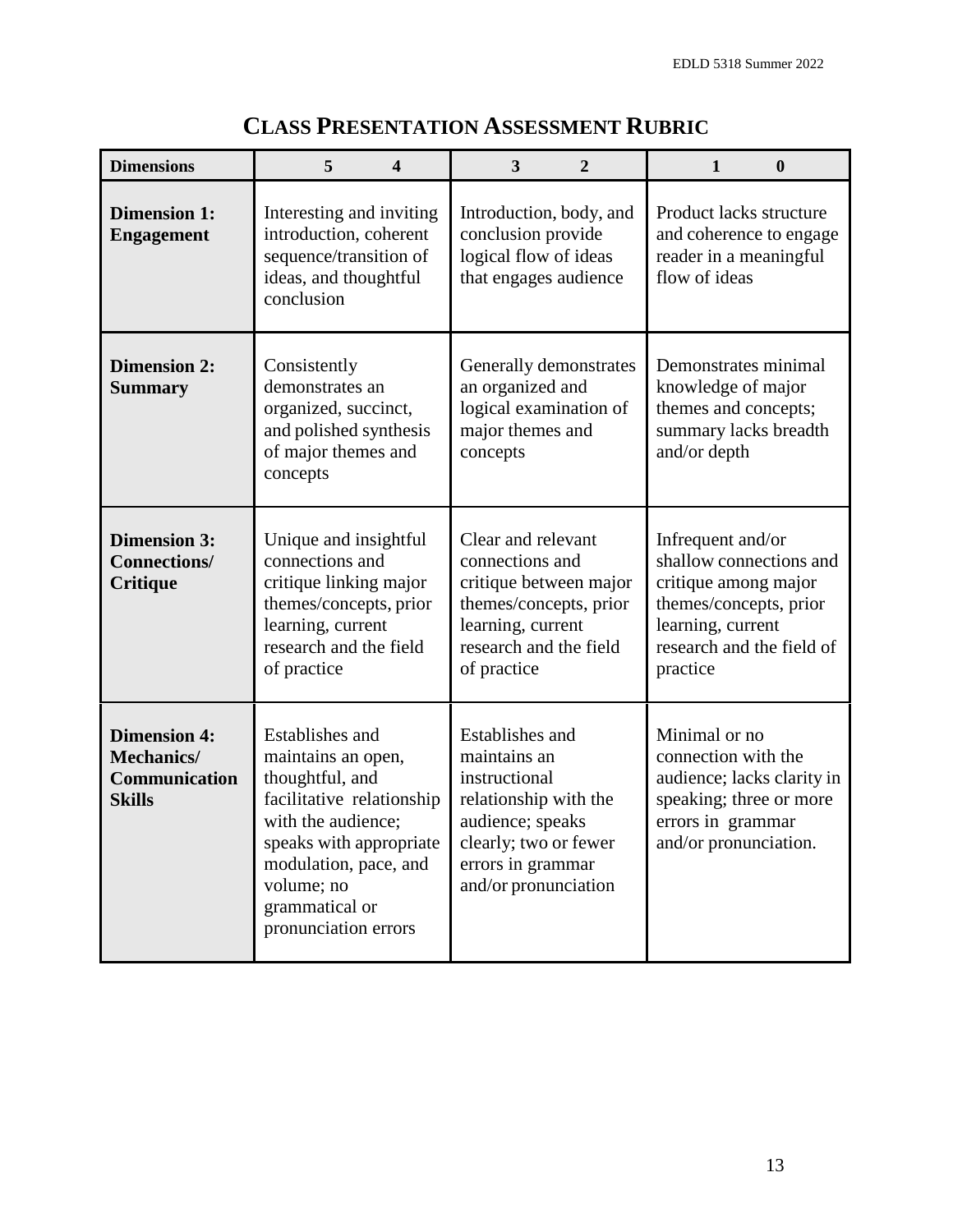# **CRITERIA AND RUBRIC FOR ASSESSING PROFESSIONAL PORTFOLIO**

| <b>ASSESSMENT</b><br>AREA                  | <b>EXCEPTIONAL</b>                                                                                                                                                                                                                                                                                                                                                                                                                                                  | <b>ACCEPTABLE</b>                                                                                                                                                                                                                                                                                                                                                                                             | <b>UNACCEPTABLE</b>                                                                                                                                                                                                                                                                                                                                                      |
|--------------------------------------------|---------------------------------------------------------------------------------------------------------------------------------------------------------------------------------------------------------------------------------------------------------------------------------------------------------------------------------------------------------------------------------------------------------------------------------------------------------------------|---------------------------------------------------------------------------------------------------------------------------------------------------------------------------------------------------------------------------------------------------------------------------------------------------------------------------------------------------------------------------------------------------------------|--------------------------------------------------------------------------------------------------------------------------------------------------------------------------------------------------------------------------------------------------------------------------------------------------------------------------------------------------------------------------|
| <b>CONCEPTUALIZ</b><br><b>ATION</b>        | Selection of entries is carefully<br>made to demonstrate in-depth<br>comprehension of preparation<br>goals and Texas Principal<br>standards and dispositions, as<br>well as a high degree of insight<br>regarding their interdependence<br>with professional practice.                                                                                                                                                                                              | Selection of entries demonstrates<br>knowledge of preparation goals and<br>Texas Principal standards and<br>dispositions, and an adequate<br>understanding of their<br>interdependence with professional<br>practice.                                                                                                                                                                                         | Selection of entries reflects<br>insufficient evidence of<br>knowledge of preparation<br>goals and/or Texas Principal<br>standards and dispositions,<br>and/or an inadequate<br>understanding of their<br>interdependence with<br>professional practice.                                                                                                                 |
| <b>COHERENCE</b>                           | Portfolio is enhanced by<br>adherence to thematic<br>framework grounded in<br>student's leadership philosophy<br>and reinforced by selection of<br>entries. Theme provides a<br>unique perspective that allows<br>for creative development of<br>ideas.                                                                                                                                                                                                             | Student's leadership philosophy<br>provides thematic unity for<br>portfolio, allowing for logical<br>development of ideas.                                                                                                                                                                                                                                                                                    | No visible thematic<br>framework exists to explain<br>relationships between and<br>among entries. Development<br>of ideas is vague and<br>student's leadership<br>philosophy is unclear.                                                                                                                                                                                 |
| PERSONAL/<br><b>PROFESSIONAL</b><br>GROWTH | Portfolio demonstrates<br>sustained reflection and critical<br>thought. Assimilation of<br>knowledge, both propositional<br>and procedural, is central to the<br>presentation, providing<br>evidence of reflection and<br>development of<br>knowledge/skill/values.<br>Presentation demonstrates<br>ability to engage in reflection-<br>on-action as well as reflection-<br>in-action. Strong evidence of<br>self-guided self-assessment of<br>learning and growth. | Portfolio demonstrates evidence of<br>reflection and critical thought. A<br>degree of insightfulness is apparent<br>in the student's work, and elements<br>of reflection and development of<br>knowledge/skill/values are<br>recognizable. Presentation<br>addresses process of portfolio<br>development and rationale for<br>selection of entries. Evidence of<br>self-assessment of learning and<br>growth. | Portfolio demonstrates little<br>evidence of reflection or<br>critical thought. Presentation<br>addresses neither the<br>processes of portfolio<br>development nor reasons for<br>inclusion of selected entries.<br>Little evidence of reflection<br>or development of<br>knowledge/skill/values.<br>Little or very limited<br>assessment of own learning<br>and growth. |
| <b>PRESENTATION</b>                        | Ideas expressed cogently and<br>with attention to detail.<br>Portfolio and presentation are<br>enhanced by creative<br>application of range of media<br>options, and there are no<br>mechanical errors to detract<br>from the presentation.                                                                                                                                                                                                                         | Ideas are expressed in a clear<br>fashion. Connections between and<br>among portfolio entries are made<br>clear through logical use of media<br>options and there are few<br>mechanical errors.                                                                                                                                                                                                               | Presentation does not<br>conform to expectations for<br>graduate work. Media<br>options are confusing or<br>absent, resulting in a<br>portfolio of discrete entries.<br>Ideas are poorly articulated<br>and multiple mechanical<br>errors detract from the<br>presentation.                                                                                              |

Note: Rubric adapted from portfolio rubric used in Marshall University Leadership Studies Program